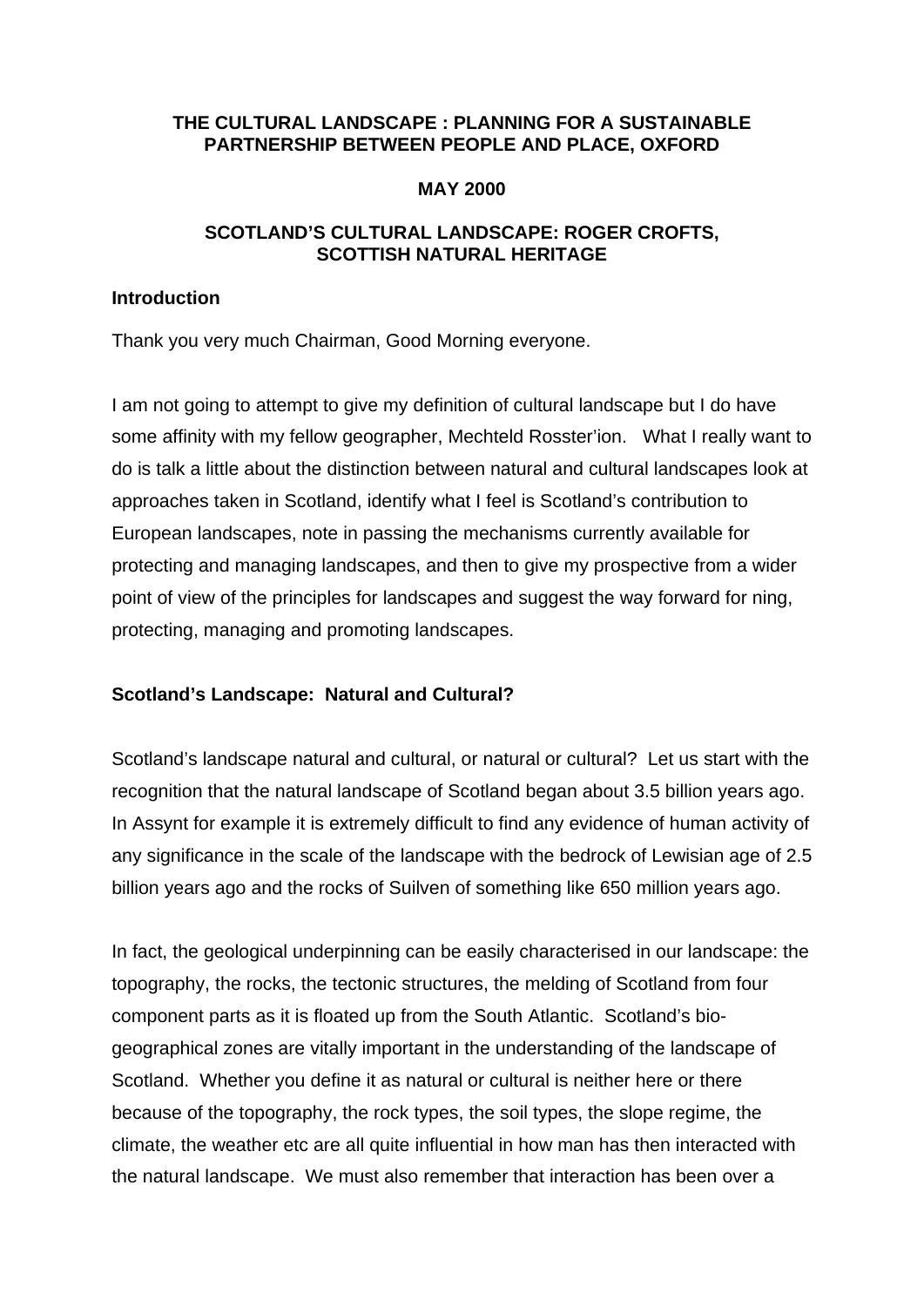very short period indeed, as this pollen diagram from the Black Loch in Fife quite graphically shows. Here is the development of natural vegetation in the post-glacial period from 12,000 to around 3500 and then the dramatic change with the coming in of sedges, grasses and other cultivated plants as a result of the clearance of the native vegetation and different forms of cultivation. So, we really talking about a very short period of time, perhaps at the most 5000 years. But of course, the affects are quite dramatic.

We should also recognise that the cultural dimensions of the landscape are widespread and very variable, we do have patterns of use of the modern period imposed on patterns of older use. For instance there is an old field system on the edge of Edinburgh which is now also a golf course, so we need to recognise the dynamism in the landscape that we now talk about.

We also need to recognise that perceptions of landscape vary. Probably all of us would have some affinity with Horatio McCulloch's painting of Glencoe in the middle of the 19th century, but that is not everybody's view of Glencoe. If you are a McDonald or a Campbell you would probably have an entirely different view of it. If you are a Wallace Arnold bus tourist from the lowland plains of England you will probably also have a different view. We must bear these in mind as well, as our views are not sacrosanct on these issues.

What we in SNH have sought to do (and I do not want to go into any great depth, but I am happy to take this up in informal discussion afterwards), is to characterise the landscape, like our colleagues in Countryside Agency have done in England, so that we can recognise the underpinning elements of variety and diversity and also significantly what are the types of changes that would have a positive impact to reinforce or a negative impact to undermine those different landscape characters. The map summaries at the Scotland level 56 landscape character types and it is underpinned by 29 reports identifying over 350 landscape character areas.

#### **Scotland's Contribution to European Cultural Landscapes**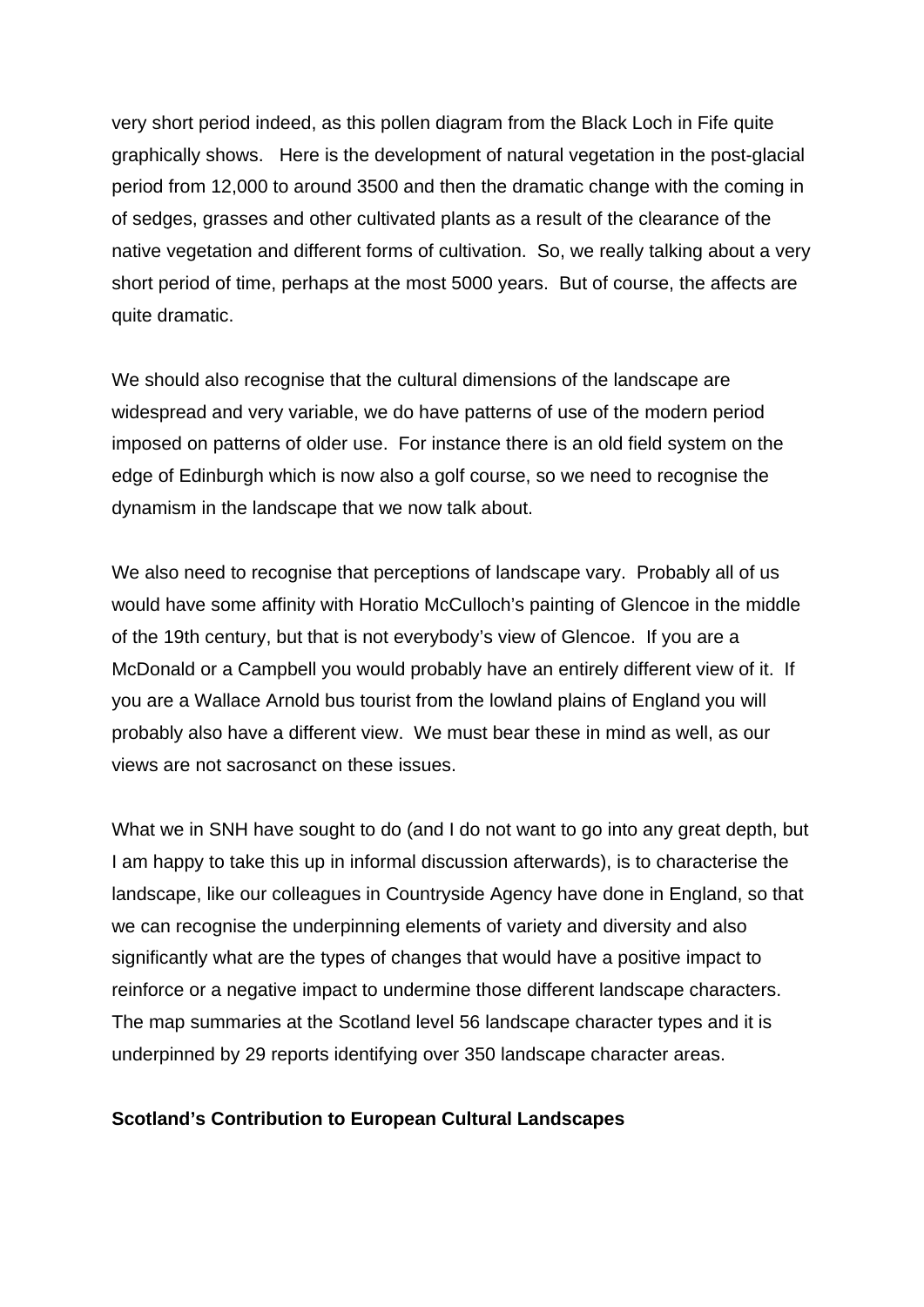I would like now to speculate a little on what I would call Scotland's contribution to European cultural landscapes, I have identified four groups: the distinctive, the commonplace, the doubtful and the de-graded and you will see what I mean as I go through each of these categories.

# (1) **The Distinctive**

 I think it is very important that we do not lose sight of the **distinctive** but audiences like this are very used to distinctive landscapes and what makes them tick. A quintessential one in a Scottish and, indeed in Western Ireland, is the machair: it would not have existed if we did not have comminuted calcareous shells blown into plain forms evolving naturally and then utilised for cultivation. The two elements together, along with the harvesting of kelp and other resources from the inter tidal area as a fertiliser, means that we have a unique cultural landscape; one I believe that we should consider for submission in the longer term as a cultural landscape type for World Heritage status. I think it fits very well with the criteria. I am still trying to persuade some of my colleagues in Historic Scotland that this is the right approach in principle. But there are some characteristics of agricultural practices which might undermine this system and we need to bear that in mind.

 We also have another quintessential landscape in Scotland, the Links golf courses. We have lots of golf courses, but it is the Links golf courses that are important because they are the ones where the natural physiography of sand dune systems combines with the utilisation of these areas over the last 250 years for human enjoyment.

 We also have quite distinctive landscapes from the now much maligned landlordism period; for example, Blair Castle, owned now by someone resident in South Africa, with their magnificent policy woodlands largely of non-native trees - hated by nature conservationists loved by cultural landscape experts. These are also distinctive signatures, they are somewhat different from the more planned and designed gardens and landscapes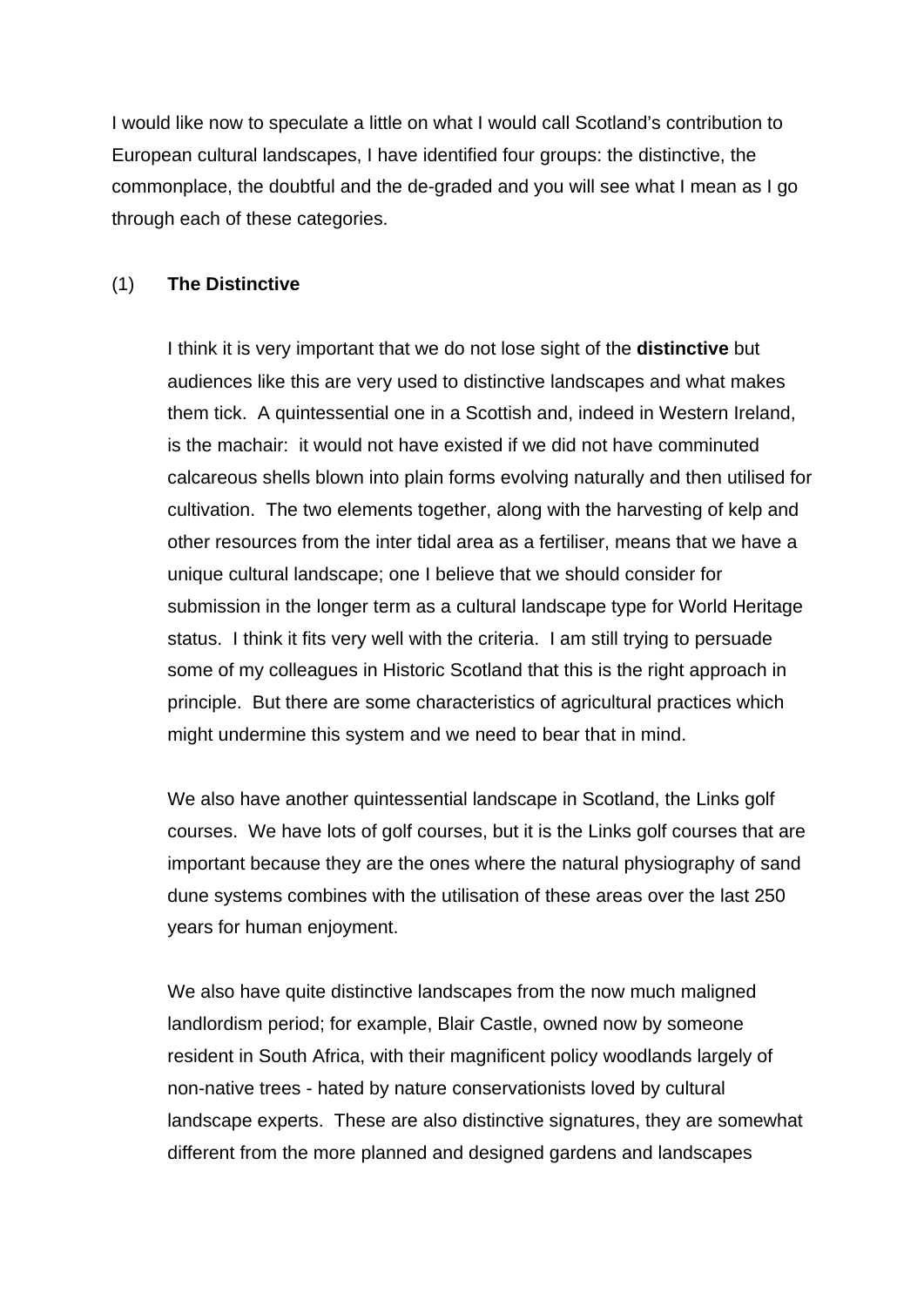perhaps in other parts of the UK and they often have a back cloth of the mountains.

 We also have also what many ecologists would think as an essentially natural landscape - the blanket bogs or flows of the Caithness and Sutherland which we have just put forward, to my great satisfaction, as a potential site for ascribing on the World Heritage List. But this is not just a natural site because it results from grazing patterns and it results from burning regimes, so we do have a subtle interplay in that area. So that again one I think that is a distinctive type of landscape. And I could mention others like Heather moorland for example.

#### (2) **The Commonplace**

 It is fine to recognise the distinctive, but what about the commonplace? We have, I think, new commonplace landscapes in Scotland as well as in other parts of Britain. For example, an area managed by the State Forestry Commission largely of non-native trees but is regarded now as a commonplace landscape by the people who live and work in this area of Aberdeenshire. It is a valued place which people go to for amenity for recreation purposes - the Lord's Throat and Paradise Woods on the Don: therefore it has a signature. We would not designate it as anything other than perhaps a Forest Nature Park but it is a commonplace landscape which is vital to the local society.

 We also have many commonplace landscapes on the coast. I deliberately show this slide of Girdleness and Aberdeen harbour because it does raise all the questions of what we mean by commonplace landscapes. It is very easy for us to talk about rural landscapes but we have to recognise that here is a long-term landscape, particularly the harbour at the mouth of the Dee which has been developed over many centuries. It has great challenges in it because it is now the oil harbour but what will happen in 30 years time when that type of economic pulse declines - what sort of landscape will we have alongside the golf course on the headland?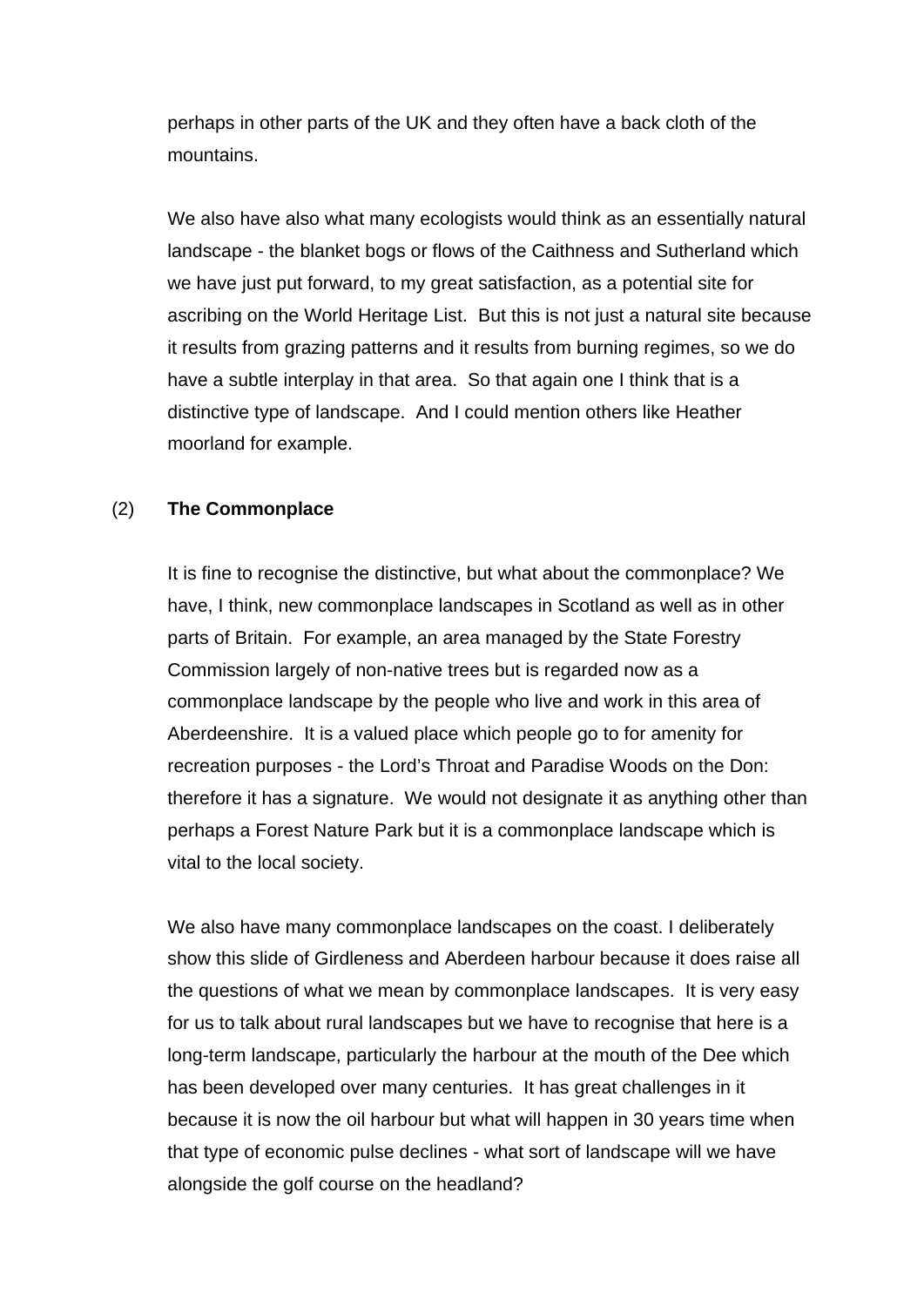We also have many other rural landscapes: some with small fields, some with larger fields. Those of you who have been to Battleby will recognise our visitor centre with some of the managed woods around it, but beyond is a pattern of fields and hedgerows some of which have survived and others which have not, this is a very commonplace landscape in Scotland. It is highly valued by local residents, even though it might not be highly valued by those who are looking for biodiversity on agricultural land or those who are looking for more traditional landscapes.

 Those commonplace, and therefore familiar, landscapes to the broader population are important.

#### (3) **Doubtful Cultural Landscapes**

 There is then a category I call "doubtful" cultural landscapes and I think there are real challenges. Do we have a category of "energy landscapes" because we have to recognise that there are economic forces for change which are having a very significant impact such as wind farm proposals. We are dealing with this day to day in our work trying to assess the impact on landscape character, on visual amenity, on biodiversity, on diurnal wildlife patterns when this sort of activity is being driven by an environmental imperative at a global scale signed up by the UK Environment Department and promoted very heavily by our Deputy Prime Minister. What view do we take of these new and emerging landscapes of which we have a lot more in 10 years time if we are going to deliver our part of the Kyoto deal on renewables? Or looking back to the past, what sort of view would we take now if we would developing the other form of renewable energies - hydroelectricity? Here is the dam in the Pentlands at LoganLee which looks very nice as part of the landscape now. I often ask myself how my organisation, Scottish Natural Heritage, would have dealt with these sorts of bids for renewable energy involving drowning of valleys, removing of settlements, wrecking biodiversity. And yet some people would say these are now important cultural landscapes. I think they are very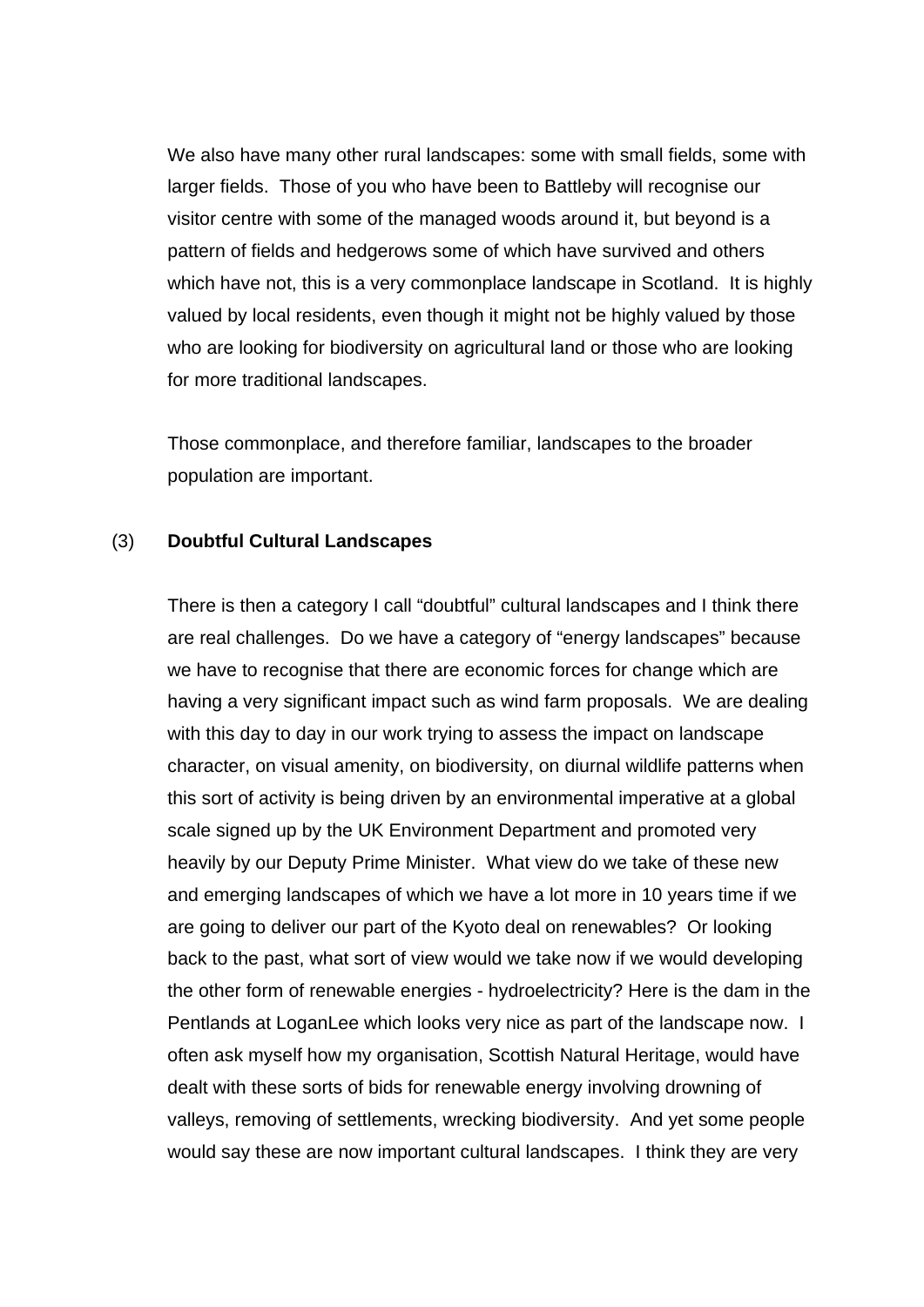doubtful from a broader perspective but we have to recognise that some people will take a different view.

 Many of us will take a view that the deserted landscapes, there are many Scotland and there are many in my own part of England in Leicestershire the deserted villages, is doubtful because of the causes of desertion. Are these important landscapes? Some people regard these as 'the lost land' of the people that are residing in Australia and North America. Yet other people regard these as the vitally important biodiversity areas. We have to be very careful about what view we take of these areas and that is why I have put them in the doubtful category.

 As the manifestation of former exploitative industries, the oil and coal industries of the central belt of Scotland between Edinburgh and Glasgow are of interest. Most of us perhaps feel antipathetic to these very doubtful landscapes. Yet, if you talk to the local communities you will find that these are very important landscapes to them because they recognise of it as their heritage, and it links to the occupations of their fathers, grandfathers and great-grandfathers, and it is therefore an important part of their landscape. But I would doubt if we would classify them as significant but this is a point I will come back to later.

#### (4) **Degraded Cultural Landscapes**

 Then we have the degraded landscapes and I say this partly from an economic point of view and partly because of the suppression of natural environmental systems and processes. Surely we cannot count these landscapes as valued. They can be low social value and low environmental, although they may be of very high economic value. Take, for example, the ski development at Glenshee. Will it survive with the type of climatic change prediction we are looking at even in a half century timescale with higher precipitation, higher temperatures and more winds? What view do we take of these sorts of landscapes?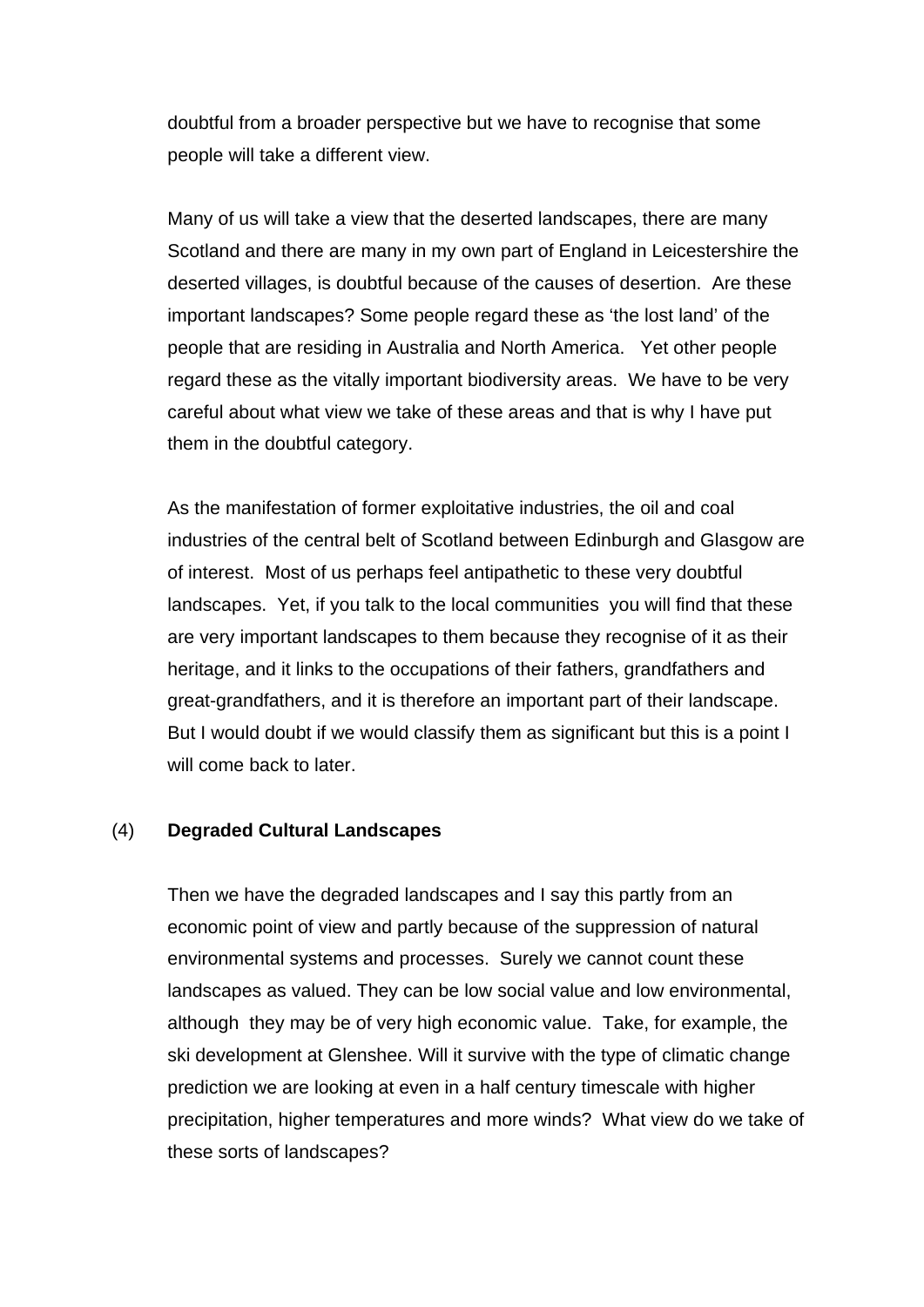There is a European dimensions particularly for other countries. What sort of view do we take of new economic activities like aquaculture, very significant in Western Norway - very significant in the Irish Republic and very significant in the Northern Isles and the West Coast of Highlands of Scotland? I deliberately chose this photograph to ask what view do we take of redundant slate quarries beautifully landscaped with Government money? They are surely degraded landscapes from an environmental and ecological point of view. What is their cultural significance? And there is the enigmatic question about the Common Agriculture Policy, the decision-making process which results in the production of products which are not needed but are most highly subsidised per unit area in Europe which create a tremendous landscape impact and arguably create health impacts: oilseed rape.

 There are also other landscapes which are still said to be important, for instance the picture of a grouse moor - you can see the grouse butts on it this is the moor that has the record for the highest number of bags in a shooting season in the SW of Scotland and is the source of tremendous argument between ecologists and sport shooting interests about what caused the decline. A very de-graded landscape because it does not produce the economic benefits which the owner wants, and a very downgraded landscape ecologically. What view do we take of that? Surely we cannot count those in important cultural landscapes in the protection sense.

 So I have perhaps raised more questions then I have answered but I think there are a whole number of dimensions there about how we look and perceive landscapes from environmental, cultural, social and economic points of view.

#### **Mechanisms available for Cultural Landscapes in Scotland**

So what sort of system do we have in Scotland? We have a formal integrated, statutory based mechanism but it has no political support: the Natural Heritage Area, which was an attempt to try and bring the different elements together. From a formal point of view, we have landscape beauty and amenity in National Scenic Areas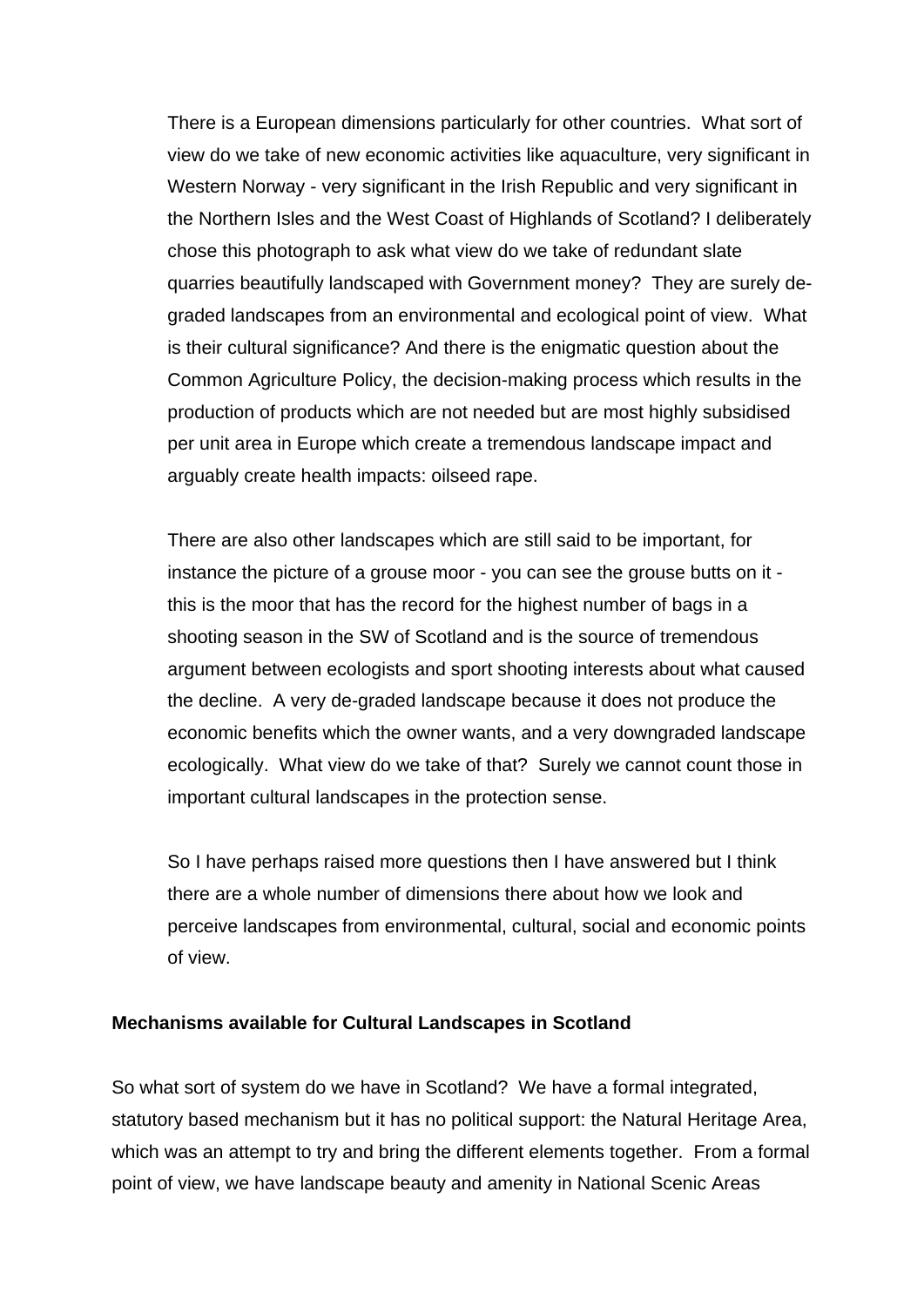which has a very weak statutory basis and no immediate prospect of new provision despite our submissions to Government. We have an administrative approach, jointly with Historic Scotland, for historic gardens and designed landscapes but that is purely voluntary within planning system. That is why we have sought to develop a whole landscape approach with our Natural Heritage Zone programme linking protected areas with the wider countryside, landscape with ecological and earth heritage perameters. This is rather like the Character Programme and the Natural Areas Programme of Countryside Agency and English Nature respectively.

#### **Principles for Cultural Landscapes**

Let me now reflect a little on what I might call some principles for landscapes. I have identified seven from my own experience in Scotland.

- Firstly, as you would expect from what I have already said, **the commonplace is as important as the distinctive:** the essential connection between people and landscape means that those landscapes which are relatively commonplace are very important, particularly for the local residents, compared with the distinctive which is often for the specialist.
- Second, that we must recognise that there are **some landscapes have high economic value but low social and environmental values:** take for example blanket a forestation taking no account of the underlying cultural landscape, no account of the hydrology and taking no account of the wildlife. I believe that we must not be driven into the mindless preservation of landscape types just because they exist, especially as they have arisen as a result of market forces with override other values and this is a classic case in Southwest Scotland.
- Thirdly, we must recognise that **landscape itself is dynamic:** we should recognise that natural changes, particularly in the future in relation to changing climate and its affect on vegetation and soils, changes in social patterns which have an impact on the spread of habitation and on the demand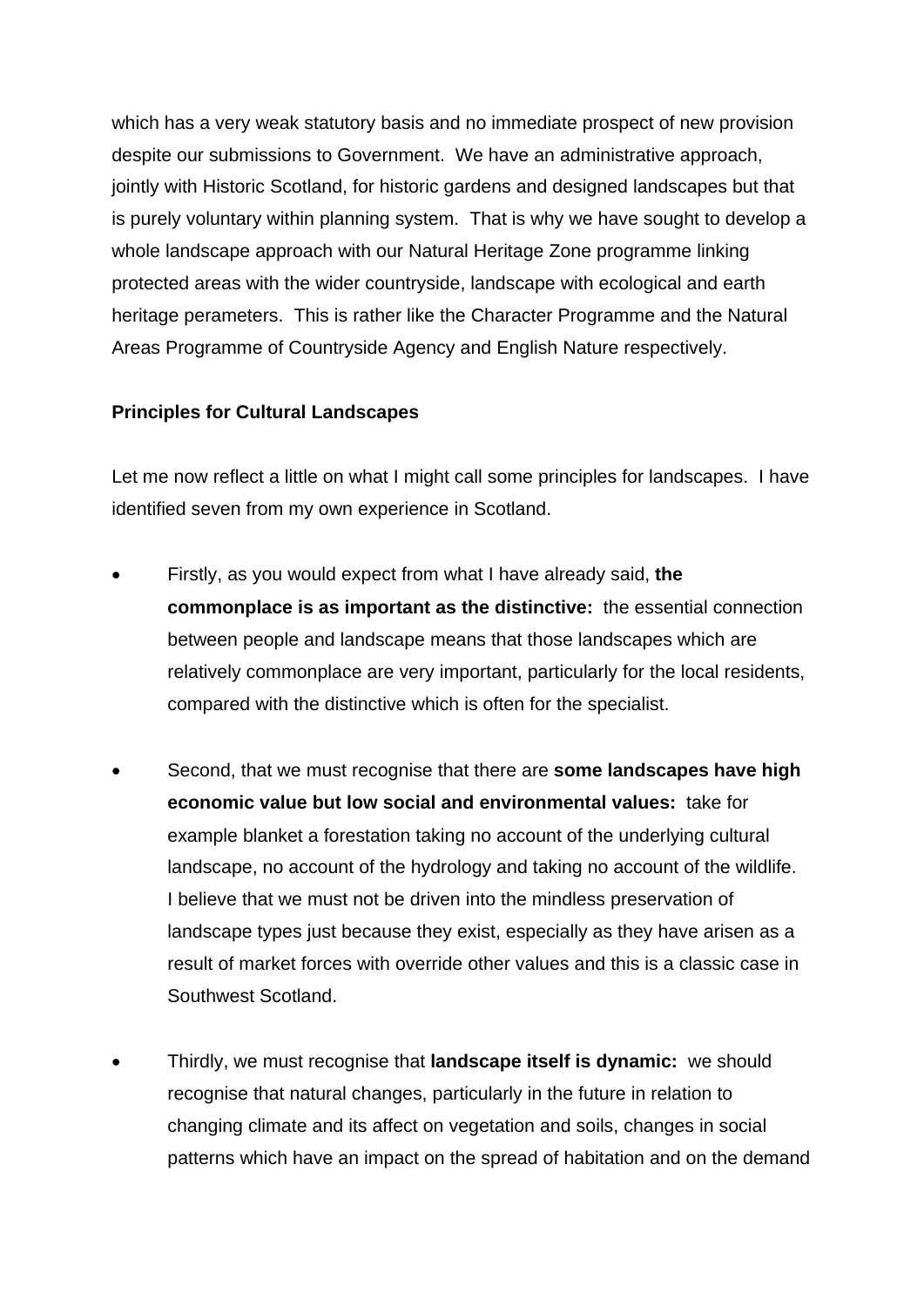for recreation, the effect of market forces on the distribution of economic activity and supporting infrastructure, and the effects of technology, are all going to have an impact on the landscape. Take, for example, the pattern of changes in the land cover of Scotland - a manifestation of economic, social and environmental factors over a 40-year period since the late 1940s. There are very complex changes but clearly we are looking at landscape quality and diversity degradation, a loss of heather moor, and the quintessential balance between natural and human activity interrupted with increases in grasslands conifer plantations and increases in bracken etc. As a result we have fragmentation of the landscape, and loss of its diversity in a whole series of ways - loss of hedgerows, loss of hedgerow trees, larger fields, decline in native woodland and increase in plantation woodland.

- My fourth principle is a very obvious one that **values about landscape change.** The perception of Georgian and Victorian landscape painters, like this one by J W M Turner (the Upper Loch Awe on the road to Oban) is liked by some people but we also need to recognise that that is not everybody's perception of landscape. There is an equal quality, for example, in degraded industrial landscapes. If I can challenge you to think of that because on this slide in the background there is a shale bing of the 19th and early 20th century which is now a protected landscape listed by Historic Scotland (quite rightly so given the value, not that Historic Scotland surveyors put on them, but the value local communities put on them). There is value in this landscape an economic sense and there is a value in a social sense because there is new employment in the coal deposits and an opportunity for local communities to re-construct landscape in different ways for their own benefit. We must be very aware of imposing values from a particular stratum in society which may be represented by people like us who have a particular professional bias.
- Fifth, I firmly believe that **a whole landscape approach is essential:** I still believe that there is too much separation between natural and human landscapes, between amenity and ecological approaches, and particularly between artefacts and sites on the one hand and whole landscape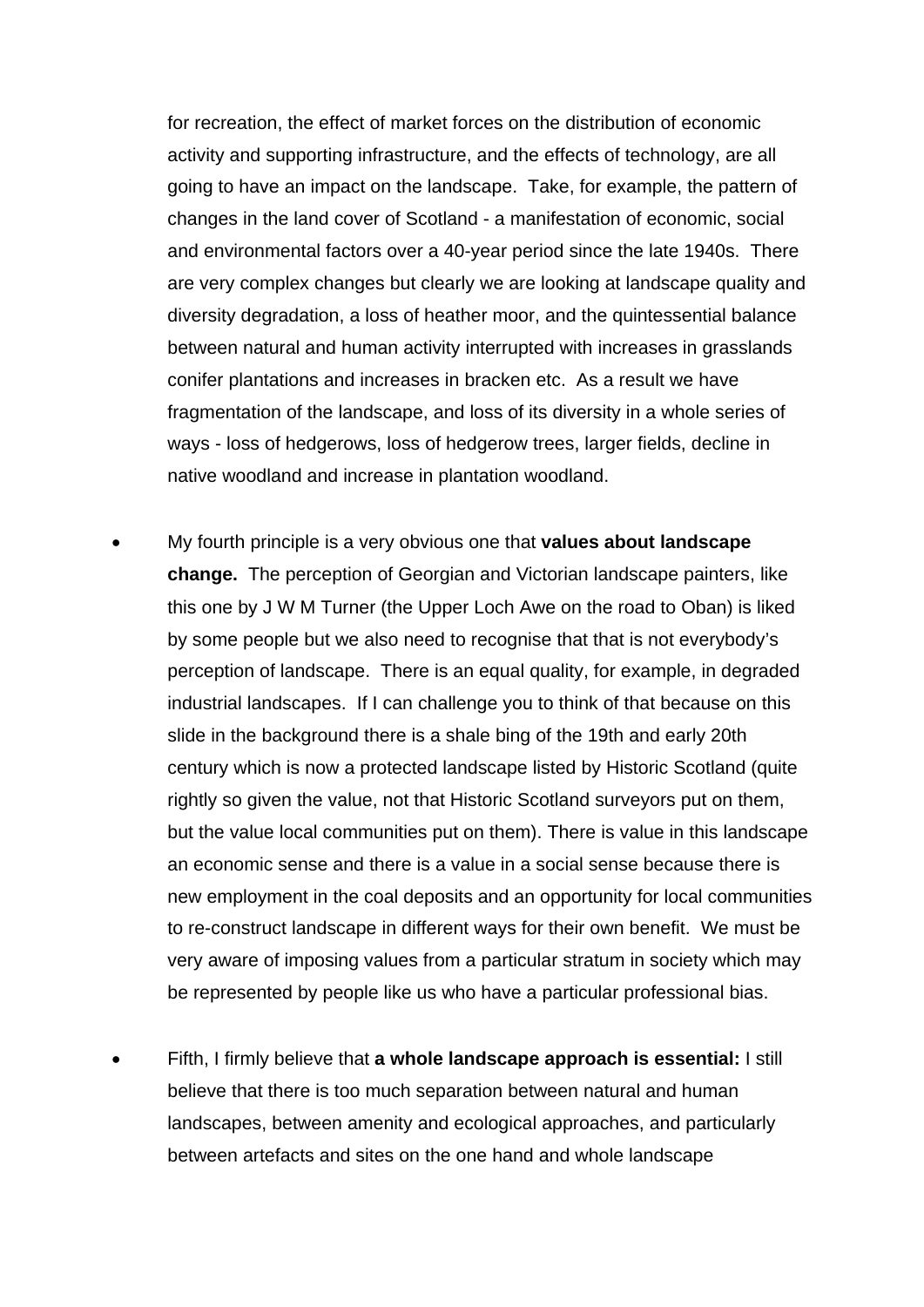approaches on the other. Our zonation of Scotland for example, is a deliberate strategy to develop integrated approaches to wildlife, landscape, amenity, recreation, access, biodiversity with all the constituent interests. We also need to bear in mind that much valued wildlife has a very high dependency upon cultural landscapes.

- Sixth, I believe that **cultural landscapes are relevant to achieving sustainable development** : we have had very little reference to that so far. We need to ensure that there are integrated approaches to cultural landscapes which recognise the different components of sustainable development: the economic, the social, the cultural and the environmental values. So the character zones type of approach being adopted in many parts of Europe is an important mechanism.
- Seven, **landscape quality should be and has to be a managed asset:** often we spend far too much time deliberating or identifying character and far too little time on the requirements for harnessing or coping with the various forces of change. We need to recognise that there are opportunities for improving landscape quality provided that there is a clear vision and a managed process to achieve that vision.

#### **THE WAY FORWARD**

I conclude by identifying a number of practical measures which need to be undertaken if we are going to achieve a greater partnership between people and place for landscape within a European context;

#### 1) **Defining cultural landscapes**

 First, we should consider the definition of cultural landscapes by agreeing technically robust methodologies, ensuring that there is joint effort between all relevant experts and ensuring that there is a inclusive approach which embraces all constituent interests local and others.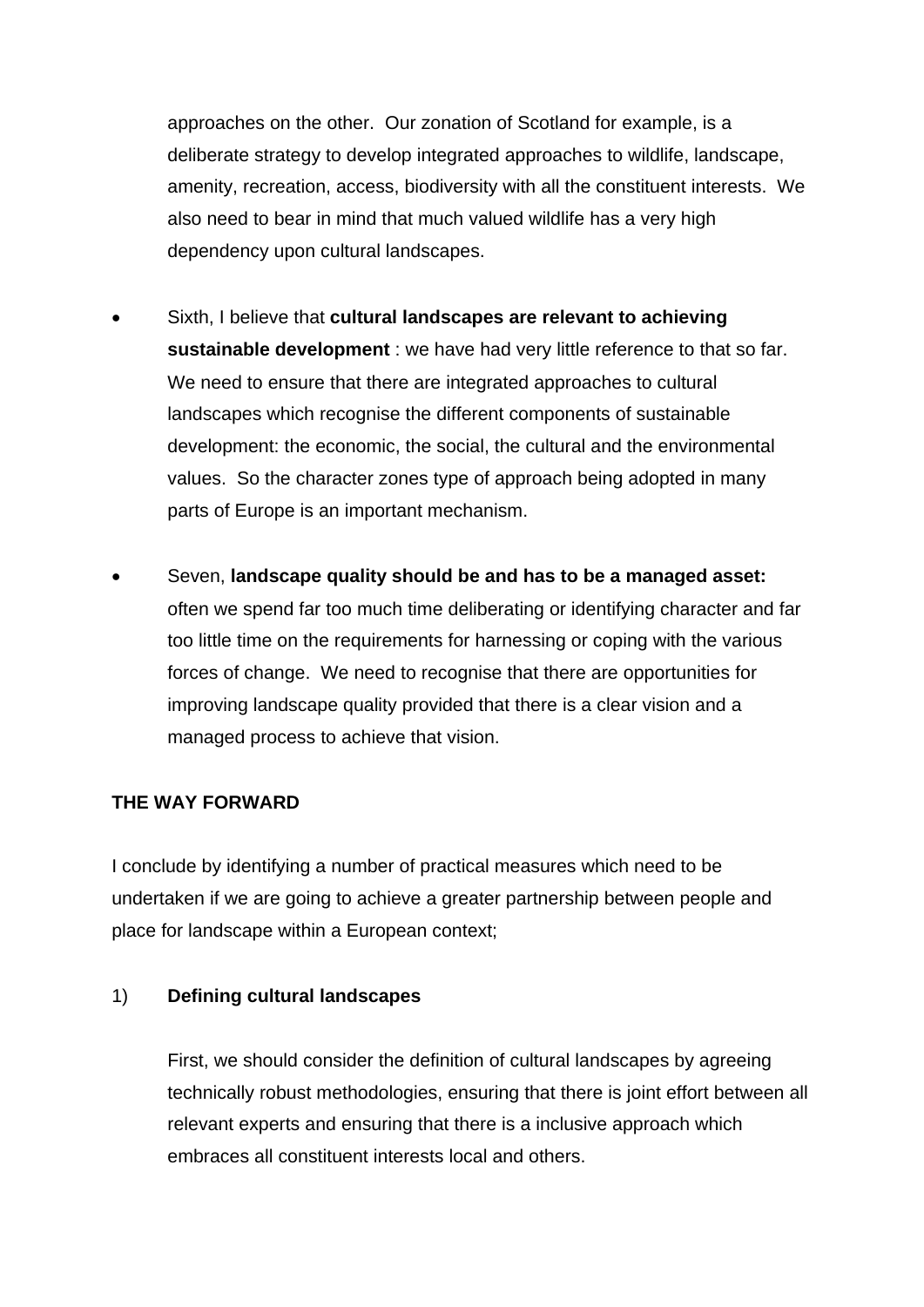#### 2) **Protecting cultural landscapes**

 We need to take a new look at the protection of landscapes. International and European approaches in Conventions and Charters are important. However, all too often, they are coercive and dirigiste in their approach rather than encouraging. If they are going to be successful in their application in practice, then they must recognise how the balance between practicality and acceptance, on the one hand, and key principals and responsibilities, on the other hand, are to be achieved. National legislative frameworks should be put in place and certainly, in the context of the UK, have to recognise the devolved administrative responsibilities of, for instance, the Scottish Parliament. Perhaps most important of all in achieving protection of landscapes is the need to have greater leverage on the major factors of landscape change. Here I identify agriculture, forestry, transport and energy as the most critical. Ability to influence European approaches for these sectors, most particularly European Union's Common Agricultural Policy through the effective implementation of the proposed European Union Sixth Environmental Action Programme and the implementation of its Biodiversity Strategy are vital.

#### 3) **Managing cultural landscapes**

 In managing landscapes, it is essential that the trends in changes to the landscape are measured over a period of time and that there is full understanding of the causal factors of these changes. It is usually profitable to seek to identify best practice and ensure that it is promoted widely to all constituent interests. Ultimately the beneficial management landscape is best brought about by a mixture of incentive and regulation.

#### 4) **Promoting cultural landscapes**